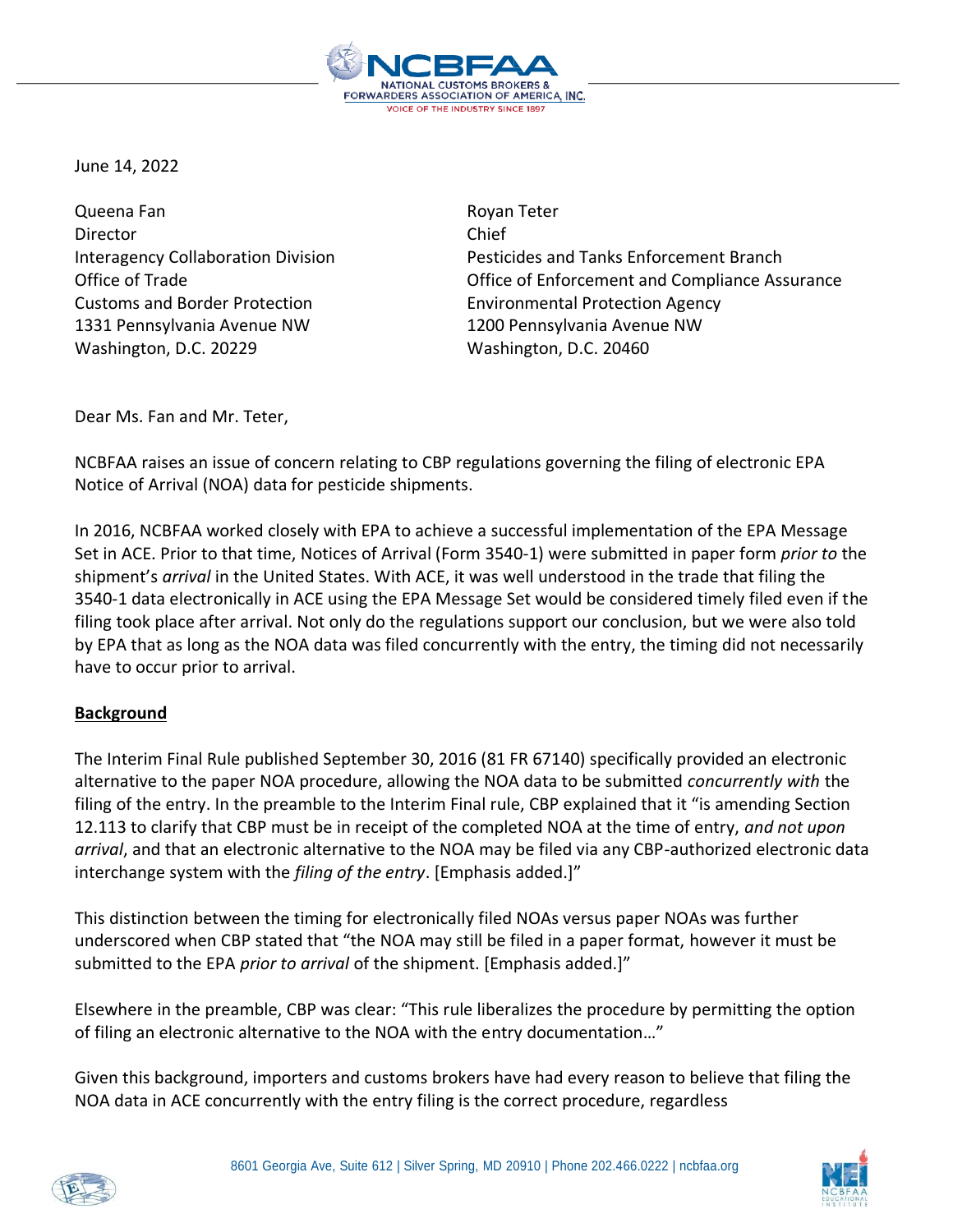of the timing of the shipment's arrival. Indeed, that is how the trade has operated for the past six years. Only recently, Region 5 has issued warning letters to importers and, in one case, a penalty, for not filing the electronic NOA data prior to arrival. In these circumstances, the entry/NOA data was filed within hours after arrival and all of the shipments were compliant with FIFRA requirements.

NCBFAA now learns that this been a topic of discussion between EPA and CBP for some time and that the 2016 Interim Final Rule will soon be replaced by a Final Rule to "clarify" this issue. From our recent discussions with EPA, we expect the Final Rule will change the policy and the practice that has been in effect for the past six years by requiring the electronic NOA data and entry data to be submitted prior to arrival.

## **NCBFAA Concerns**

NCBFAA has significant concerns regarding this potential change in policy:

1. **Supply Chain Realities:** While importers and brokers prefer to file their entry documentation in advance, it is not always possible to do so. Along the land borders and with air shipments, arrival can happen quickly and the entry often occurs several hours after arrival of the truck or the landing of the plane. If the EPA NOA data/entry documents must now be filed before the shipment arrives, this has major repercussions on supply chains and would require shipments to be held at origin or trucks to be stopped at the other side of the border until all entry documents can be filed, placing further pressure on beleaguered supply chains.

The importer/broker would have to review the content of every ocean/air/truck shipment at the point of origin to determine if it must be held for pre-submission of an EPA NOA. From a logistics standpoint, given the volume and pace of trade, this is a daunting prospect, particularly since often the broker does not know the shipment contains pesticides or devices until we key in the entry.

And, in fact, it may not even be technically feasible to file an entry in ACE for an ocean shipment being held at origin, since an estimated arrival date is required for the broker to transmit the entry in ACE.

2. **Defining the Problem**: We are not convinced that earlier receipt of the NOA data will address EPA's concern. In recent discussions, EPA cited noncompliant product redelivery as the issue. Yet, the timing of the filing will not solve this problem.

It seems that EPA may also not be satisfied with the information they have to adequately review the entry for admissibility (the current 6-point check on the NOA data). If so, getting the data earlier will not be the answer. Are there additional data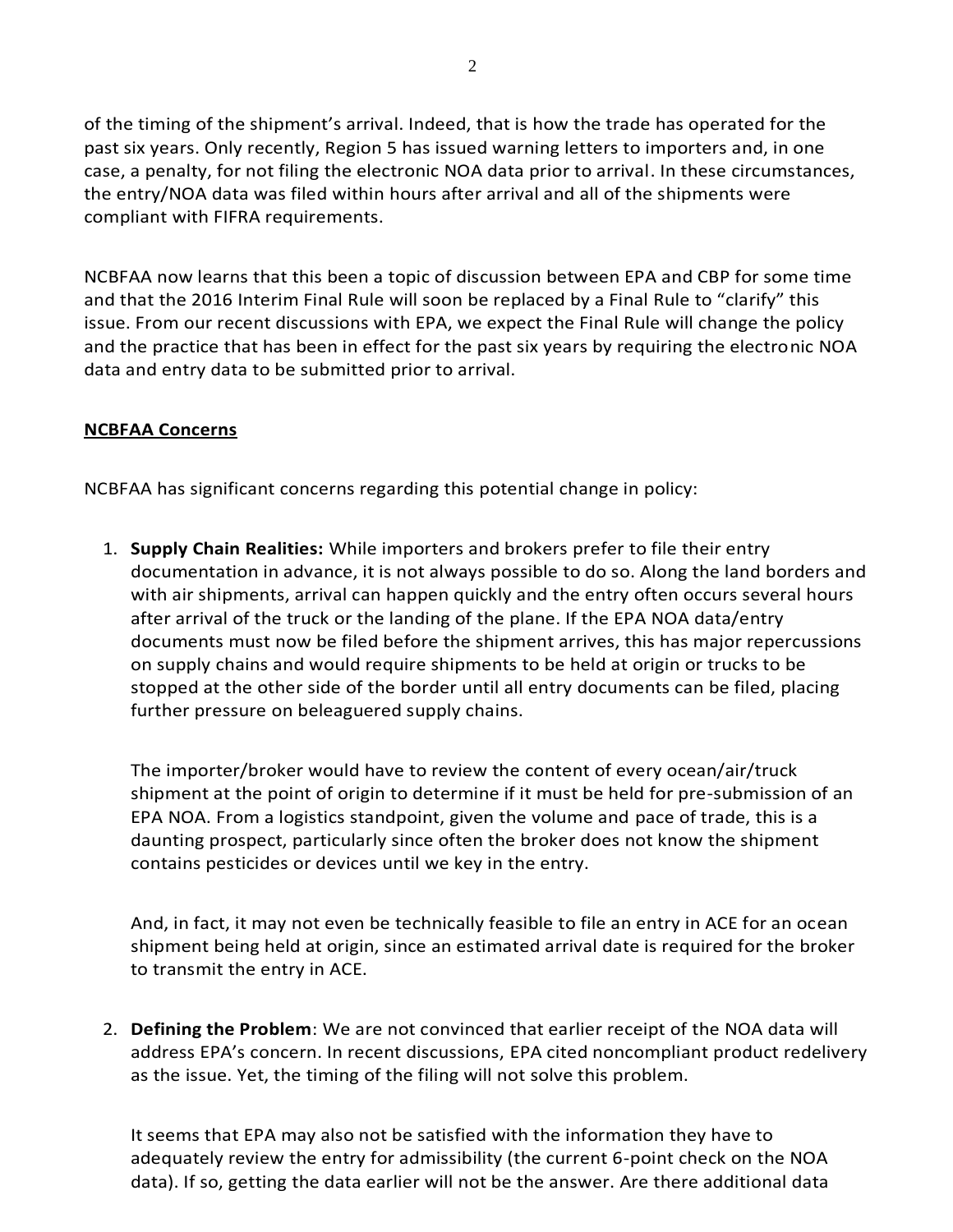elements that would help to target noncompliant shipments? Are there technology solutions that can provide stronger enforcement with less disruption?

Some agencies, such as the Food and Drug Administration (FDA), are seeing promising results with Artificial Intelligence and other emerging technologies to allow their systems to better target shipments for inspection. This sharpens enforcement with less manpower. Perhaps this approach is worth exploring for EPA also.

**3. What Is a "Complete" Automated Notice of Arrival:** Prior to 2016, a "complete" NOA paper form was a form signed by EPA. The signed form was required to be submitted to CBP prior to arrival. During recent discussions with EPA, the agency seemed to imply that a "complete" NOA at the time of entry in ACE continues to refer to an EPA-signed NOA.

Since 2016, customs brokers have always understood that the NOA data from the form provided by the importer (not a form signed by the EPA) meets the requirement when submitted in ACE at entry (with the understanding that once EPA receives the NOA through the ACE entry, the agency electronically approves it through the issuance of a "May Proceed" message). Is EPA now suggesting that a paper NOA must be submitted to EPA for signing while the shipment is held at origin? This must be clarified. Such an interpretation would be a significant departure from current practice and turn back the clock on automation efforts. Nor is it clear how this would even work in today's highly automated process.

4. **Stakeholder Outreach**: Because the Interim Final Rule was first published six years ago with a 30-day comment period that drew a limited response, we urge CBP and EPA to seek additional public comment or otherwise conduct stakeholder outreach to assess the impact of this change before issuing a Final Rule. This cannot be characterized as a mere "clarification" of the 2016 Interim Final Rule. Requiring the NOA electronic data prior to shipment's arrival is a substantive policy change that deserves appropriate stakeholder input.

We encourage EPA and CBP to engage NCBFAA and its members in future discussions about the NOA at an earlier point. We can provide useful insight into the specific details of supply chain flows in different transportation modes and the operation of the entry process to help the agencies better understand the operational impact of policy decisions. Other agencies, such as the FDA or the Department of Agriculture (USDA), often turn to us as a resource as they develop policies to solve import processing problems at the outset. The result has been better compliance with fewer disruptions when new policies are implemented.

5. **Interim Enforcement Discretion**: If and when a Final Rule is issued that requires the entry/NOA data to be submitted prior to arrival, we request that you include a 6-month interim enforcement discretion period where warning letters, instead of penalties, are